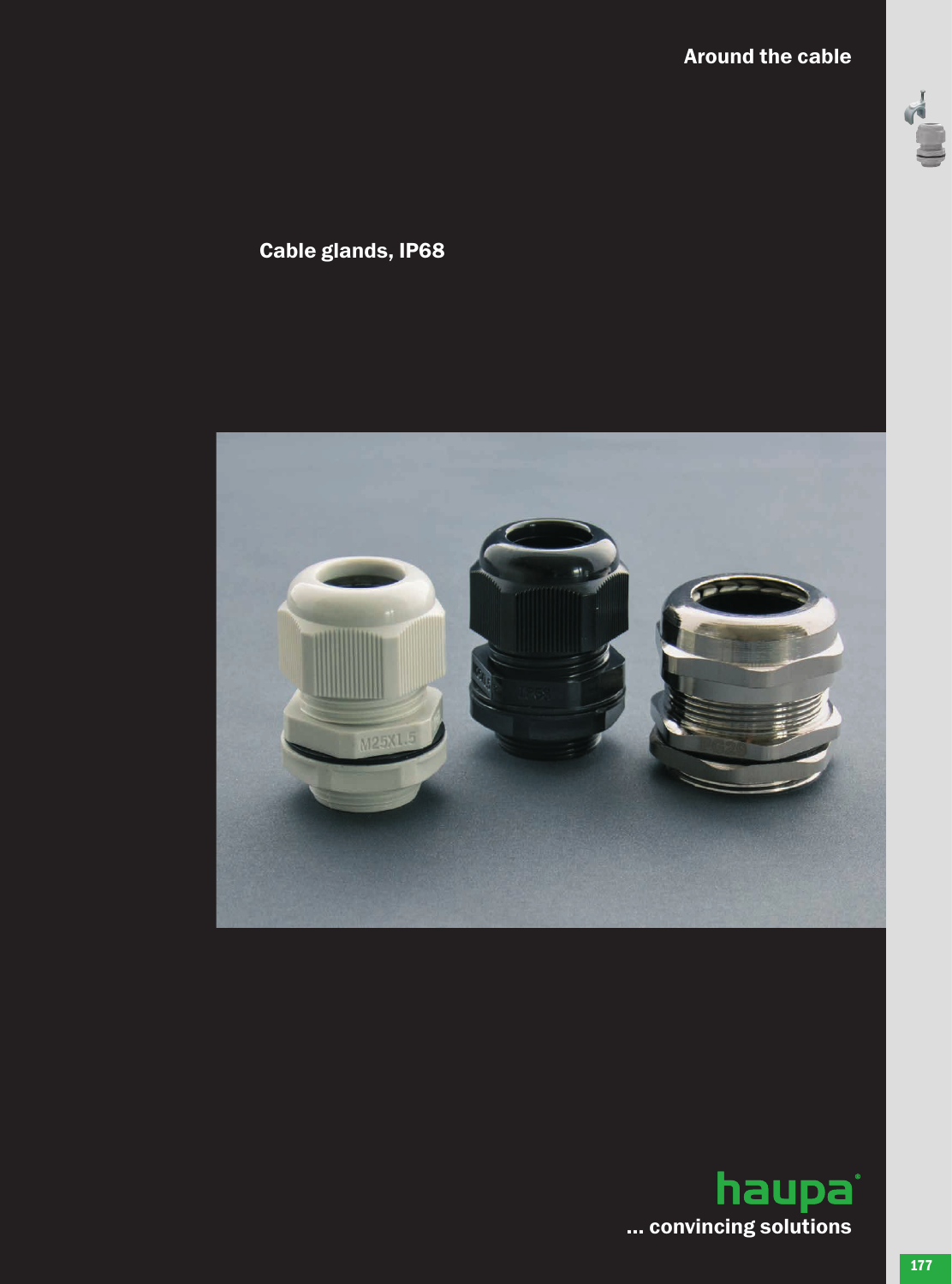# Cable glands polyamide IP68



## Cable glands polyamide IP68

### Properties:

integrated strain relief, fully mounted, RoHS-compliant.

HAUPA cable glands do protect electric equipment (switchboards, distribution boxes) against mechanical influences, dust, and humidity by connecting a cable tight and sealed to the housing.

HAUPA offers next to metric as well PG cable glands.

HAUPA cable glands are IP68 (dust and humidity) to protect human against the potential risk during usage.

#### Cable glands IP 68, metric or PG, assembled with washer and lock nut, fully mounted

material: polyamide 6.6, (gland body: PA 6.6, halogen free, seal: TPR, halogen free, washer: PVC), colour: light- grey or black, temperature range: – 40°C to + 85°C, vibration protection: integrated anti- twist protection for vibration- firm assembly, fire class: according to UL 94 V–2, protection category: IP68, properties: integrated strain relief; easy to install, RoHS- compliant, completely assembled as shown

| <b>IP68</b> |            |             |           |                |                |           | D1 D2 | L1   | L2             | ±<br>B1<br>Ŧ |        | L <sub>3</sub> |       |
|-------------|------------|-------------|-----------|----------------|----------------|-----------|-------|------|----------------|--------------|--------|----------------|-------|
| Art. no.    | colour     |             | KB        | D1             | D <sub>2</sub> | <b>B1</b> | L1    | L2   | L <sub>3</sub> | <b>WS</b>    | kg/100 | PU             |       |
| 250040      | light-grey | M12         | $3 - 6,5$ | 12,0           | 8,3            | 6,9       | 7,9   | 19,6 | 13,6           | 15           | 0,024  | 10             | 4.250 |
| 250042      | light-grey | M16         | $5 - 10$  | 16             | 10,9           | 9,6       | 15,5  | 23,4 | 16,9           | 22           | 0,024  | 10             | 1.700 |
| 250044      | light-grey | <b>M20</b>  | $8 - 12$  | 20,0           | 14,1           | 12,5      | 10,0  | 25,0 | 18,1           | 24           | 0,024  | 10             | 1.200 |
| 250046      | light-grey | <b>M20</b>  | $10 - 14$ | 20,0           | 15,0           | 14,8      | 10,0  | 28,5 | 18,5           | 27           | 0,024  | 10             | 1.190 |
| 250048      | light-grey | <b>M20</b>  | $10 - 14$ | 20,0           | 15,0           | 14,8      | 15,0  | 28,5 | 18,5           | 27           | 0,024  | 10             | 1.190 |
| 250050      | light-grey | M25         | $13 - 18$ | 25,0           | 18,6           | 18,4      | 15,2  | 29,4 | 22,3           | 33           | 0,024  | 10             | 680   |
| 250052      | light-grey | <b>M32</b>  | $18 - 25$ | 32,0           | 26,0           | 25,0      | 14,7  | 34,5 | 25,7           | 42           | 0,024  | 10             | 340   |
| 250054      | light-grey | M40         | $22 - 32$ | 40,0           | 33,7           | 33,1      | 18,4  | 41,7 | 31,3           | 54           | 0,024  | 5              | 230   |
| 250056      | light-grey | <b>M50</b>  | $30 - 38$ | 50,0           | 41,9           | 40,0      | 17,8  | 44,2 | 31,3           | 61           | 0,024  | 5              | 160   |
| 250058      | light-grey | M63         | 34 - 44   | 61,0           | 55,0           | 43,2      | 18,5  | 44,6 | 32,7           | 66           | 0,024  | 5              | 120   |
|             |            |             |           |                |                |           |       |      |                |              |        |                |       |
| Art. no.    | colour     |             | KB        | D <sub>1</sub> | D <sub>2</sub> | <b>B1</b> | L1    | L2   | L <sub>3</sub> | <b>WS</b>    | kg/100 | PU             | II.   |
| 250080      | black      | M12         | $3 - 6,5$ | 12,0           | 8,3            | 6,9       | 7,9   | 19,6 | 13,6           | 15           | 0,024  | 10             | 4.250 |
| 250082      | black      | M16         | $5 - 10$  | 16             | 10,9           | 9,6       | 15,5  | 23,4 | 16,9           | 22           | 0,024  | 10             | 1.700 |
| 250084      | black      | <b>M20</b>  | $8 - 12$  | 20,0           | 14,1           | 12,5      | 10,0  | 25,0 | 18,1           | 24           | 0,024  | 10             | 1.200 |
| 250086      | black      | <b>M20</b>  | $10 - 14$ | 20,0           | 15,0           | 14,8      | 10,0  | 28,5 | 18,5           | 27           | 1,620  | 10             | 1.190 |
| 250088      | black      | <b>M20</b>  | $10 - 14$ | 20,0           | 15,0           | 14,8      | 15,0  | 28,5 | 18,5           | 27           | 17,000 | 10             | 1.190 |
| 250090      | black      | M25         | $13 - 18$ | 25,0           | 18,6           | 18,4      | 15,2  | 29,4 | 22,3           | 33           | 2,690  | 10             | 680   |
| 250092      | black      | <b>M32</b>  | $18 - 25$ | 32,0           | 26,0           | 25,0      | 14,7  | 34,5 | 25,7           | 42           | 4,560  | 10             | 340   |
| 250094      | black      | M40         | $22 - 32$ | 40,0           | 33,7           | 33,1      | 18,4  | 41,7 | 31,3           | 54           | 8,100  | 5              | 230   |
| 250096      | black      | <b>M50</b>  | $30 - 38$ | 50,0           | 41,9           | 40,0      | 17,8  | 44,2 | 31,3           | 61           | 10,100 | 5              | 160   |
| 250098      | black      | M63         | $34 - 44$ | 61,0           | 55,0           | 43,2      | 18,5  | 44,6 | 32,7           | 66           | 11,400 | 5              | 120   |
| Art. no.    | colour     |             | KB        | D <sub>1</sub> | D <sub>2</sub> | B1        | L1    | L2   | L <sub>3</sub> | <b>WS</b>    | kg/100 | PU             |       |
| 250060      | light-grey | PG7         | $3,5 - 6$ | 12,5           | 8,3            | 6,9       | 7,9   | 20,0 | 13,3           | 15           | 0,024  | 10             | 4.250 |
| 250062      | light-grey | PG9         | $4 - 8$   | 15,2           | 10,5           | 7,8       | 7,9   | 22,0 | 15,1           | 19           | 0,024  | 10             | 2.980 |
| 250064      | light-grey | <b>PG11</b> | $5 - 10$  | 18,6           | 13,2           | 10,8      | 7,9   | 23,7 | 18,3           | 22           | 0,024  | 10             | 2.040 |
| 250066      | light-grey | PG13,5      | $6 - 12$  | 20,4           | 15,5           | 12,5      | 8,9   | 24,6 | 18,9           | 24           | 0,024  | 10             | 1.530 |
| 250068      | light-grey | <b>PG16</b> | $10 - 14$ | 22,5           | 17,2           | 15,0      | 9,8   | 26,2 | 19,5           | 27           | 0,024  | 10             | 1.190 |
| 250070      | light-grey | <b>PG21</b> | $13 - 18$ | 28,3           | 22,4           | 18,5      | 10,8  | 30,0 | 23,7           | 33           | 0,024  | 10             | 680   |
| 250072      | light-grey | <b>PG29</b> | $18 - 25$ | 37,0           | 30,6           | 25,3      | 10,8  | 35,0 | 27,4           | 42           | 0,024  | 10             | 380   |
| 250074      | light-grey | <b>PG36</b> | $22 - 32$ | 47,0           | 35,3           | 36,3      | 7,9   | 42,3 | 30,3           | 53           | 0,024  | 5              | 200   |
| 250076      | light-grey | <b>PG42</b> | $30 - 38$ | 54,0           | 40,0           | 40,4      | 14,5  | 44,0 | 31,2           | 60           | 0,024  | 5              | 140   |
| 250078      | light-grey | <b>PG48</b> | $34 - 44$ | 59,3           | 46,2           | 46,3      | 15,6  | 42,7 | 31,3           | 65           | 0,024  | 5              | 130   |
| Art. no.    | colour     |             | KB        | D <sub>1</sub> | D <sub>2</sub> | <b>B1</b> | L1    | L2   | L <sub>3</sub> | <b>WS</b>    | kg/100 | PU             |       |
| 250100      | black      | PG7         | $3,5 - 6$ | 12,5           | 8,3            | 6,9       | 7,9   | 20,0 | 13,3           | 15           | 0,560  | 10             | 4.250 |
| 250102      | black      | PG9         | $4 - 8$   | 15,2           | 10,5           | 7,8       | 7,9   | 22,0 | 15,1           | 19           | 7,500  | 10             | 2.980 |
| 250104      | black      | <b>PG11</b> | $5 - 10$  | 18,6           | 13,2           | 10,8      | 7,9   | 23,7 | 18,3           | 22           | 1,030  | 10             | 2.040 |
| 250106      | black      | PG13,5      | $6 - 12$  | 20,4           | 15,5           | 12,5      | 8,9   | 24,6 | 18,9           | 24           | 1,400  | 10             | 1.530 |
| 250108      | black      | <b>PG16</b> | $10 - 14$ | 22,5           | 17,2           | 15,0      | 9,8   | 26,2 | 19,5           | 27           | 1,560  | 10             | 1.190 |
| 250110      | black      | <b>PG21</b> | $13 - 18$ | 28,3           | 22,4           | 18,5      | 10,8  | 30,0 | 23,7           | 33           | 2,480  | 10             | 680   |
| 250112      | black      | <b>PG29</b> | $18 - 25$ | 37,0           | 30,6           | 25,3      | 10,8  | 35,0 | 27,4           | 42           | 4,160  | 10             | 380   |
| 250114      | black      | <b>PG36</b> | $22 - 32$ | 47,0           | 35,3           | 36,3      | 7,9   | 42,3 | 30,3           | 53           | 8,240  | 5              | 200   |
| 250116      | black      | <b>PG42</b> | $30 - 38$ | 54,0           | 40,0           | 40,4      | 14,5  | 44,0 | 31,2           | 60           | 10,800 | 5              | 140   |
| 250118      | black      | <b>PG48</b> | 34 - 44   | 59,3           | 46,2           | 46,3      | 15,6  | 42,7 | 31,3           | 65           | 11,600 | 5              | 130   |

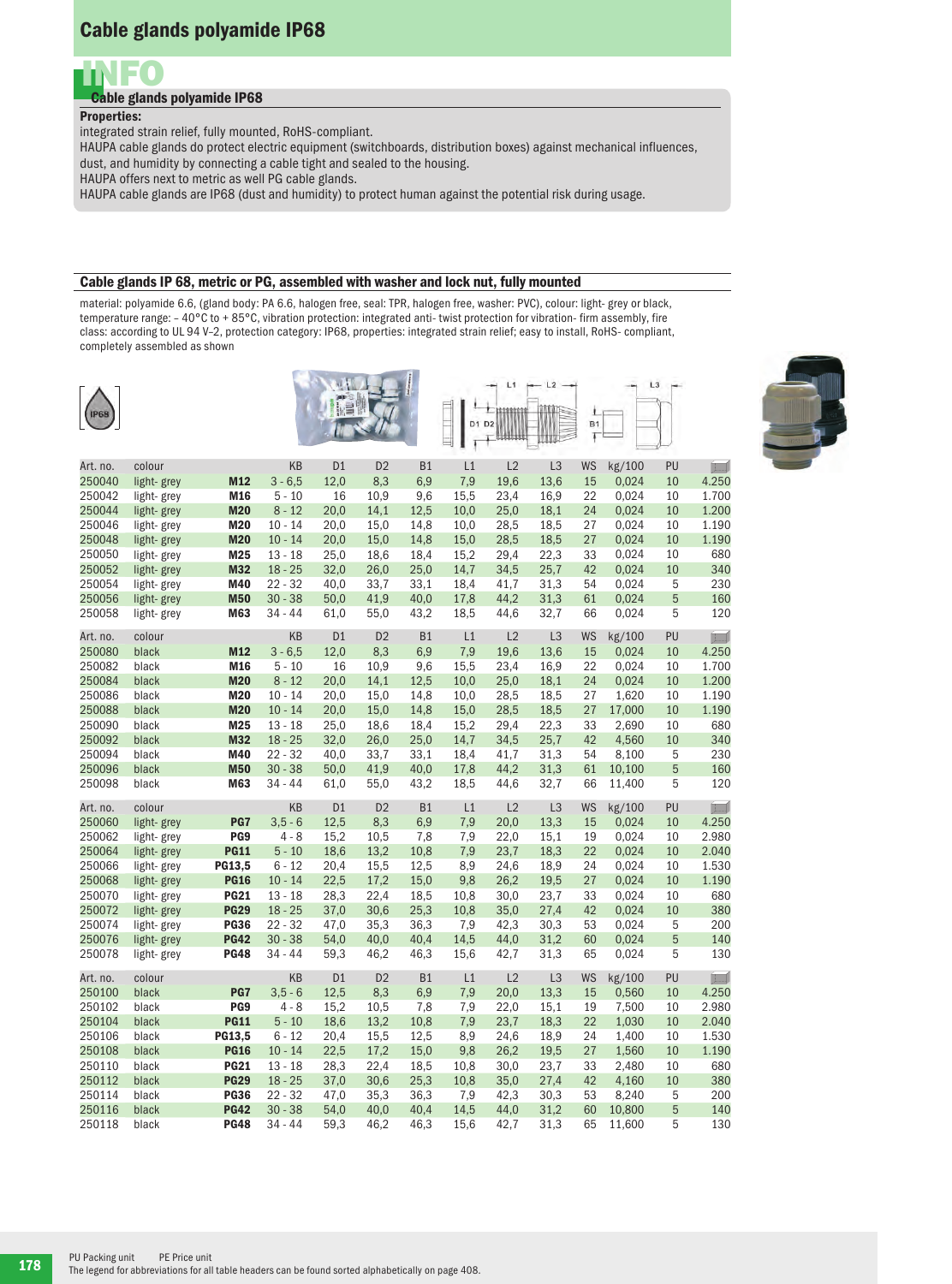# SlimTop cable glands polyamide IP68

### SlimTop - cable glands IP 68, metric or PG, assembled with washer and lock nut, industry

material: polyamide 6.6, (gland body: PA 6.6, halogen free, seal: TPR, halogen free, washer: PVC), colour: light- grey or black, temperature range: – 40°C to + 85°C, vibration protection: integrated anti- twist protection for vibration- firm assembly, fire class: according to UL 94 V–2, protection category: IP68, properties: integrated strain relief, not mounted, easy to install, RoHS- compliant

|          | <b>Slim</b><br>Top |            |           |                |                |           |      | D1 D2 |                | B <sub>1</sub> |        | L3 |                                                                                                                                                                                                                                                                                                                                                     |
|----------|--------------------|------------|-----------|----------------|----------------|-----------|------|-------|----------------|----------------|--------|----|-----------------------------------------------------------------------------------------------------------------------------------------------------------------------------------------------------------------------------------------------------------------------------------------------------------------------------------------------------|
| Art. no. | colour             |            | <b>KB</b> | D <sub>1</sub> | D <sub>2</sub> | <b>B1</b> | L1   | L2    | L <sub>3</sub> | <b>WS</b>      | kg/100 | PU | $\begin{picture}(20,20) \put(0,0){\line(0,1){10}} \put(15,0){\line(0,1){10}} \put(15,0){\line(0,1){10}} \put(15,0){\line(0,1){10}} \put(15,0){\line(0,1){10}} \put(15,0){\line(0,1){10}} \put(15,0){\line(0,1){10}} \put(15,0){\line(0,1){10}} \put(15,0){\line(0,1){10}} \put(15,0){\line(0,1){10}} \put(15,0){\line(0,1){10}} \put(15,0){\line(0$ |
| 250140   | light-grey         | M12        | $3 - 6,5$ | 12,0           | 7,3            | 7,1       | 8,0  | 19,6  | 12,7           | 15             | 0,400  | 10 | 4.250                                                                                                                                                                                                                                                                                                                                               |
| 250142   | light-grey         | M16        | $5 - 10$  | 16,0           | 10,7           | 10,4      | 8,0  | 23,3  | 16,1           | 20             | 0,800  | 10 | 1.700                                                                                                                                                                                                                                                                                                                                               |
| 250044   | light-grey         | <b>M20</b> | $8 - 12$  | 20,0           | 14,1           | 12,5      | 10,0 | 25,0  | 18,1           | 24             | 0,024  | 10 | 1.200                                                                                                                                                                                                                                                                                                                                               |
| 250144   | light-grey         | M25        | $11 - 17$ | 25,0           | 18,0           | 17,3      | 8,0  | 30,0  | 20,0           | 29             | 1,400  | 10 | 680                                                                                                                                                                                                                                                                                                                                                 |
| 250146   | light-grey         | <b>M32</b> | $15 - 21$ | 32,0           | 25,7           | 21,6      | 10,0 | 35,4  | 24,1           | 36             | 2,900  | 10 | 340                                                                                                                                                                                                                                                                                                                                                 |
| 250148   | light-grey         | M40        | $20 - 28$ | 40,0           | 32,7           | 28,6      | 10,0 | 39,4  | 27,5           | 46             | 4,800  | 5  | 230                                                                                                                                                                                                                                                                                                                                                 |
| 250150   | light-grey         | <b>M50</b> | $27 - 35$ | 50,0           | 42,4           | 35,8      | 12,0 | 43,4  | 31,8           | 55             | 8,300  | 5  | 160                                                                                                                                                                                                                                                                                                                                                 |
| 250152   | light-grey         | M63        | $32 - 42$ | 63,0           | 55,0           | 48,8      | 12,0 | 46,4  | 33,7           | 66             | 10,200 | 5  | 120                                                                                                                                                                                                                                                                                                                                                 |
| Art. no. | colour             |            | KB        | D <sub>1</sub> | D <sub>2</sub> | <b>B1</b> | L1   | L2    | L3             | <b>WS</b>      | kg/100 | PU | $\Box$                                                                                                                                                                                                                                                                                                                                              |
| 250120   | light-grey         | <b>M12</b> | $3 - 6,5$ | 12,0           | 7,3            | 7,1       | 8,0  | 19,6  | 12,7           | 15             | 0,400  | 10 | 4.250                                                                                                                                                                                                                                                                                                                                               |
| 250122   | light-grey         | M16        | $5 - 10$  | 16,0           | 10,7           | 10,4      | 8,0  | 23,3  | 16,1           | 20             | 0,8    | 10 | 1.700                                                                                                                                                                                                                                                                                                                                               |
| 250084   | black              | <b>M20</b> | $8 - 12$  | 20,0           | 14,1           | 12,5      | 10,0 | 25,0  | 18,1           | 24             | 0,024  | 10 | 1.200                                                                                                                                                                                                                                                                                                                                               |
| 250124   | light-grey         | M25        | $11 - 17$ | 25,0           | 14,1           | 17,3      | 20,0 | 25    | 18,1           | 29             | 1,400  | 10 | 680                                                                                                                                                                                                                                                                                                                                                 |
| 250126   | light-grey         | <b>M32</b> | $15 - 21$ | 32,0           | 25,7           | 21,6      | 10,0 | 35,4  | 24,1           | 36             | 2,900  | 10 | 340                                                                                                                                                                                                                                                                                                                                                 |
| 250128   | light-grey         | M40        | $20 - 28$ | 40,0           | 32,7           | 28,6      | 10,0 | 39,4  | 27,5           | 46             | 4,800  | 5  | 230                                                                                                                                                                                                                                                                                                                                                 |
| 250130   | light-grey         | <b>M50</b> | $27 - 35$ | 50,0           | 42,4           | 35,8      | 12,0 | 43,4  | 31,8           | 55             | 8,300  | 5  | 160                                                                                                                                                                                                                                                                                                                                                 |
| 250132   | light-grey         | M63        | $32 - 42$ | 63,0           | 55,0           | 48,8      | 12,0 | 46,4  | 33,7           | 66             | 10,200 | 5  | 120                                                                                                                                                                                                                                                                                                                                                 |

## **Dummy plugs**

| - סטייט ניייייי |            |                                   |         |      |           |      |                          |               |   |
|-----------------|------------|-----------------------------------|---------|------|-----------|------|--------------------------|---------------|---|
| <b>IP68</b>     |            | Dummy plugs light- grey and black |         |      |           |      | $\overline{\phantom{0}}$ | $\frac{1}{2}$ |   |
| Art. no.        | colour     |                                   | A       | B    | <b>DD</b> |      | kg/100                   | PU            | L |
| 250196          | light-grey | M12                               | 11,7    | 15,0 | 10,0      | 6,0  | 0,090                    | 100           |   |
| 250198          | light-grey | M16                               | 15,7    | 20,0 | 10,5      | 6,0  | 0,150                    | 100           |   |
| 250200          | light-grey | <b>M20</b>                        | 19,9    | 24,0 | 12,8      | 6,0  | 0,220                    | 100           |   |
| 250202          | light-grey | M25                               | 24,7    | 29,7 | 12,8      | 7,8  | 0,350                    | 100           |   |
| 250204          | light-grey | M32                               | 31,7    | 36,6 | 13,3      | 7,8  | 0,330                    | 50            |   |
| 250206          | light-grey | M40                               | 39,9    | 45,8 | 13,4      | 7,8  | 0,420                    | 50            |   |
| 250208          | light-grey | <b>M50</b>                        | 49,4    | 55,5 | 16,2      | 9,8  | 1,300                    | 10            |   |
| 250210          | light-grey | M63                               | 62,4    | 69,3 | 17,5      | 11,8 | 1,800                    | 10            |   |
| 250212          | light-grey | PG7                               | 12,2    | 14,8 | 10,0      | 6,0  | 0,090                    | 100           |   |
| 250214          | light-grey | PG9                               | 15,1    | 18,7 | 10,4      | 6,0  | 0,140                    | 100           |   |
| 250216          | light-grey | <b>PG11</b>                       | 18,5    | 21,7 | 10,4      | 6,0  | 0,140                    | 100           |   |
| 250218          | light-grey | PG13,5                            | 20,3    | 23,7 | 10,3      | 6,0  | 0,210                    | 100           |   |
| 250220          | light-grey | <b>PG16</b>                       | 22,3    | 27,0 | 10,3      | 6,0  | 0,290                    | 100           |   |
| 250222          | light-grey | <b>PG21</b>                       | 28,2    | 32,8 | 12,8      | 7,8  | 0,480                    | 100           |   |
| 250224          | light-grey | <b>PG29</b>                       | 37,0    | 44,1 | 13,2      | 7,8  | 0,400                    | 50            |   |
| 250226          | light-grey | <b>PG36</b>                       | 47,0    | 52,6 | 13,7      | 7,8  | 0,500                    | 50            |   |
| 250228          | light-grey | <b>PG42</b>                       | 54,0    | 59,5 | 16,2      | 9,6  | 0,090                    | 10            |   |
| 250230          | light-grey | <b>PG48</b>                       | 59,6    | 64,2 | 17,5      | 11,8 | 1,800                    | 10            |   |
| Art. no.        | colour     |                                   | $\sf A$ | B    | <b>DD</b> |      | kg/100                   | PU            |   |
| 250160          | black      | M12                               | 11,7    | 15,0 | 10,0      | 6,0  | 0,090                    | 100           |   |
| 250162          | black      | M16                               | 15,7    | 20,0 | 10,5      | 6,0  | 0,150                    | 100           |   |
| 250164          | black      | <b>M20</b>                        | 19,9    | 24,0 | 10,5      | 6,0  | 0,220                    | 100           |   |
| 250166          | black      | M25                               | 24,7    | 29,7 | 12,8      | 7,8  | 0,350                    | 100           |   |
| 250168          | black      | M32                               | 31,7    | 36,6 | 13,3      | 7,8  | 0,330                    | 50            |   |
| 250170          | black      | M40                               | 39,9    | 45,8 | 13,4      | 7,8  | 0,420                    | 50            |   |
| 250172          | black      | <b>M50</b>                        | 49,4    | 55,5 | 16,2      | 9,8  | 1,300                    | 10            |   |
| 250174          | black      | M63                               | 62,4    | 69,3 | 17,5      | 11,8 | 1,800                    | 10            |   |
| 250176          | black      | PG7                               | 12,2    | 14,8 | 10,0      | 6,0  | 0,090                    | 100           |   |
| 250178          | black      | PG9                               | 15,1    | 18,7 | 10,4      | 6,0  | 0,140                    | 100           |   |
| 250180          | black      | <b>PG11</b>                       | 18,5    | 21,7 | 10,4      | 6,0  | 0,140                    | 100           |   |
| 250182          | black      | PG13,5                            | 20,3    | 23,7 | 10,3      | 6,0  | 0,210                    | 100           |   |
| 250184          | black      | <b>PG16</b>                       | 22,3    | 27,0 | 10,3      | 6,0  | 0,290                    | 100           |   |
| 250186          | black      | <b>PG21</b>                       | 28,2    | 32,8 | 12,8      | 7,8  | 0,480                    | 100           |   |
| 250188          | black      | <b>PG29</b>                       | 37,0    | 44,1 | 13,2      | 7,8  | 0,400                    | 50            |   |
| 250190          | black      | <b>PG36</b>                       | 47,0    | 52,6 | 13,7      | 7,8  | 0,500                    | 50            |   |
| 250192          | black      | M12                               | 54,0    | 59,5 | 16,2      | 9,6  | 1,300                    | 10            |   |
| 250194          | black      | <b>PG48</b>                       | 59,6    | 64,2 | 17,5      | 11,8 | 1,800                    | 10            |   |





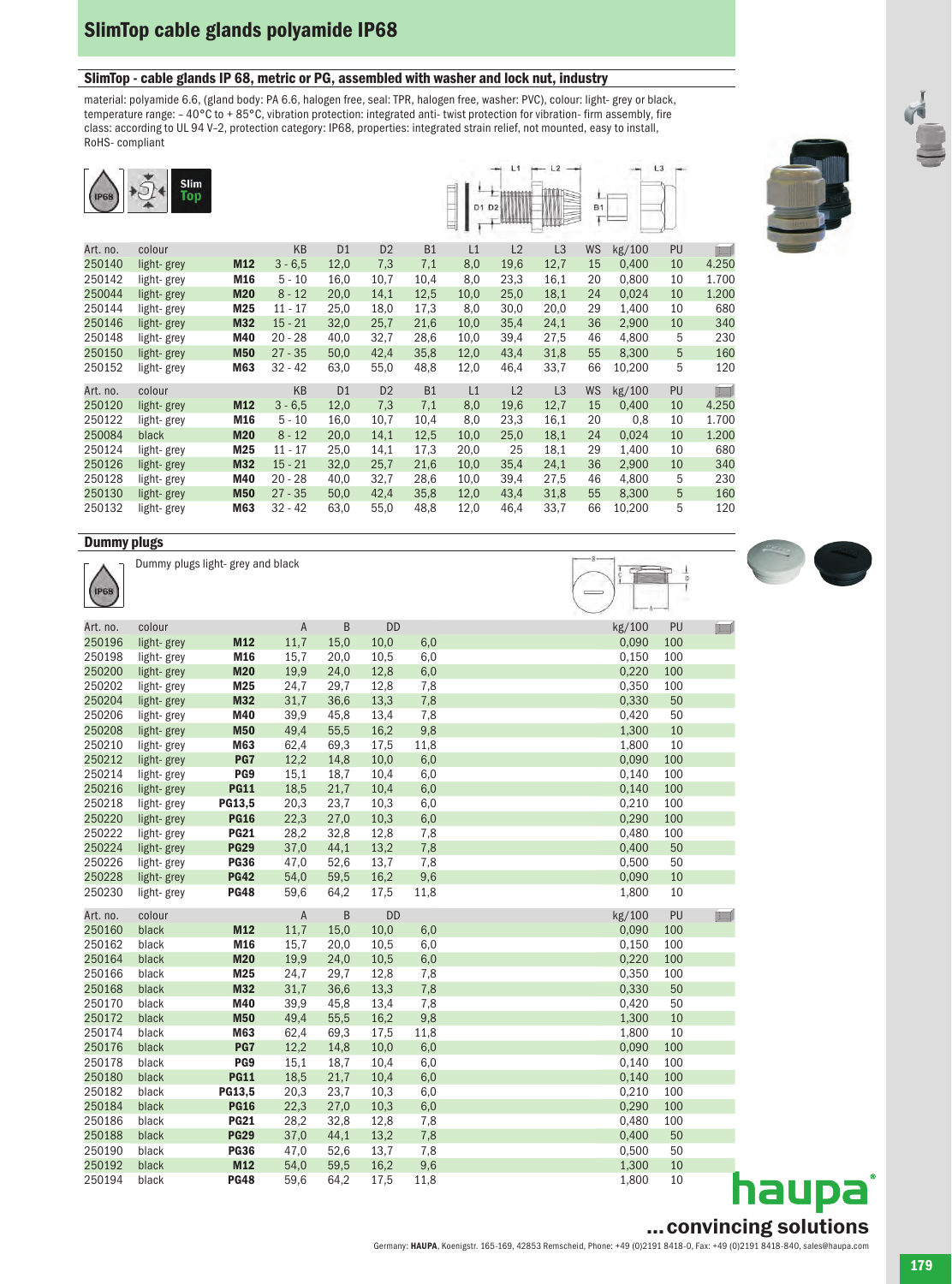## Cable glands brass nickel-plated, IP68



## Cable glands polyamide IP68

## Properties:

integrated strain relief, fully mounted, RoHS-compliant.

HAUPA cable glands do protect electric equipment (switchboards, distribution boxes) against mechanical influences, dust, and humidity by connecting a cable tight and sealed to the housing. HAUPA offers next to metric as well PG cable glands.

For an EMC-compatible installation, brass cable glands inclusive EMC insets should be used.

HAUPA cable glands are IP68 (dust and humidity) to protect human against the potential risk during usage.

## Cable glands brass nickel-plated, IP68, fully mounted

Material: brass nickel-plated, (halogen free) lock nut/washer: TPR temperature range: – 40°C to + 120°C protection category: IP68

**PG threads**<br>Threads | external

Pg 9

Pg 48

M 16

**Metric thread**<br>Threads external

Ident.  $\vert$  mm  $\vert$  mm M 12 12,0 12,5<br>M 16 16 0 16 5

M 20 20,0 20,5  $M 25$  25,0 25,5<br> $M 32$  32.0 32.5 M 32 32,0 32,5<br>M 40 40,0 40,5  $M = 40$ ,  $M = 40$ ,  $M = 50$ ,  $M = 50$ ,  $M = 50$ ,  $M = 50$ ,  $M = 50$ ,  $M = 50$ ,  $M = 50$ ,  $M = 50$ ,  $M = 50$ ,  $M = 50$ ,  $M = 50$ ,  $M = 50$ ,  $M = 50$ ,  $M = 50$ ,  $M = 50$ ,  $M = 50$ ,  $M = 50$ ,  $M = 50$ ,  $M = 50$ ,  $M = 50$ ,  $M = 50$ ,  $M = 50$ ,  $M = 5$  $M 50$  50,0<br> $M 63$  63,0

Ident. | mm | mm Pg 7 12,5 11,3<br>Pg 9 15.2 13.9

Pg 11  $\begin{array}{|c|c|c|c|c|} \hline 18,6 & 17,3 \\ \hline 19,1 & 20.4 & 19.1 \\ \hline \end{array}$ Pg 13,5 20,4 19,1<br>Pg 16 22,5 21,2  $\begin{array}{c|c}\n \text{Pg 16} & 22.5 & 21.2 \\
\text{Pg 21} & 28.3 & 26.8\n \end{array}$ Pg 21 | 28,3 | 26,8 Pg 29 | 37,0 | 35,5  $\begin{array}{c|c}\n \text{Pg 36} & 47,0 & 45,5 \\
\text{Pg 42} & 54,0 & 52,5\n \end{array}$ Pg 42  $\begin{array}{|c|c|c|} 54,0 & 52,5 \\ \hline \text{Pg }48 & 59,3 & 57,8 \end{array}$ 

Core-hole

Core-hole

63,5

| <b>IP68</b> |                 |           |                |                |           |      |                | D1 D2          | L1<br>$-12$ | <b>B1</b> | L <sub>3</sub> |  |
|-------------|-----------------|-----------|----------------|----------------|-----------|------|----------------|----------------|-------------|-----------|----------------|--|
| Art. no.    |                 | <b>KB</b> | D <sub>1</sub> | D <sub>2</sub> | <b>B1</b> | L1   | L2             | L <sub>3</sub> | <b>WS</b>   | kg/100    | PU             |  |
| 250600      | <b>M12</b>      | $3 - 8,5$ | 12,0           | 8,4            | 6,8       | 6,2  | 17             | 10,9           | 14          | 0,024     | 10             |  |
| 250602      | M16             | $4 - 8$   | 16,0           | 12,0           | 8,6       | 7,7  | 18,0           | 12,9           | 18          | 0,024     | 10             |  |
| 250604      | <b>M20</b>      | $6 - 12$  | 20,0           | 16,0           | 11,9      | 8,1  | 20,0           | 13,9           | 22          | 0,030     | 10             |  |
| 250606      | M25             | $10 - 14$ | 25,0           | 20,5           | 14,5      | 8,5  | 20,2           | 14,0           | 24-27       | 0,043     | 10             |  |
| 250608      | <b>M32</b>      | $15 - 22$ | 32,0           | 27,0           | 21,5      | 10   | 24,5           | 18,0           | 35          | 0,085     | 10             |  |
| 250610      | M40             | 18-25     | 40,0           | 35,5           | 25,5      | 11   | 27,0           | 19,0           | 40-45       | 0,140     | 5              |  |
| 250611      | <b>M40</b>      | $22 - 30$ | 40,0           | 35,0           | 30,5      | 11,0 | 28,0           | 20,5           | 45          | 0,140     | $\sqrt{5}$     |  |
| 250612      | <b>M50</b>      | 32-38     | 50,0           | 44,0           | 39,0      | 13   | 32,0           | 23,0           | 55-57       | 0,260     | 5              |  |
| 250614      | <b>M63</b>      | 37-44     | 63,0           | 55,5           | 44,5      | 14   | 34,0           | 22,0           | 64-68       | 0,380     | 5              |  |
| Art. no.    |                 | KB        | D <sub>1</sub> | D <sub>2</sub> | <b>B1</b> | L1   | L <sub>2</sub> | L <sub>3</sub> | WS          | kg/100    | PU             |  |
| 250630      | PG7             | $3 - 6,5$ | 12,0           | 8,5            | 6,9       | 6,5  | 16,5           | 10,8           | 14          | 0,013     | 10             |  |
| 250632      | PG <sub>9</sub> | 4-8       | 14,8           | 11,8           | 8,5       | 8,1  | 18,9           | 12,7           | 17          | 0,019     | 10             |  |
| 250634      | <b>PG11</b>     | $5 - 10$  | 18,2           | 14,2           | 10,5      | 8    | 18,5           | 13,5           | $20 - 21$   | 0,028     | 10             |  |
| 250636      | PG13,5          | $6 - 12$  | 20,1           | 16,2           | 12,1      | 7,7  | 20,5           | 13,9           | $23 - 22$   | 0,033     | 10             |  |
| 250638      | <b>PG16</b>     | $10 - 14$ | 22,2           | 18,3           | 14,5      | 8,3  | 19,7           | 14,2           | $25 - 24$   | 0,038     | 10             |  |
| 250640      | <b>PG21</b>     | 13-18     | 28,2           | 23,8           | 18,2      | 8,8  | 23,3           | 16,5           | 30          | 0,060     | 10             |  |
| 250642      | <b>PG29</b>     | 18-25     | 36,6           | 32,4           | 25,2      | 10,0 | 26,3           | 19,4           | 40          | 0,111     | 10             |  |
| 250644      | <b>PG36</b>     | 25-33     | 46,0           | 41,5           | 33,2      | 11,0 | 32,0           | 22,0           | 50          | 0,190     | 5              |  |
| 250646      | <b>PG42</b>     | 32-38     | 53,8           | 47,7           | 38,7      | 12,0 | 32,0           | 22,0           | 57          | 0,255     | 5              |  |
| 250648      | <b>PG48</b>     | $37 - 44$ | 59,0           | 52,6           | 44,5      | 12,6 | 33,9           | 22,8           | 64          | 0,345     | 5              |  |

| ມສ.ບ    | U.≤C<br>44.J                   | 12,0<br>ວວ.ອ   | 22,0<br><b>04</b>           |                              | U.J4J<br>υ                            |                       |                                       |  |  |  |  |
|---------|--------------------------------|----------------|-----------------------------|------------------------------|---------------------------------------|-----------------------|---------------------------------------|--|--|--|--|
|         |                                |                |                             |                              |                                       |                       |                                       |  |  |  |  |
|         | <b>Converting PG to metric</b> |                |                             | Wrench size for cable glands |                                       |                       |                                       |  |  |  |  |
| PG      | <b>Diameter</b>                | Cable diameter | <b>Conversion to metric</b> |                              | <b>Connecting threads Wrench size</b> |                       | <b>Connecting threads Wrench size</b> |  |  |  |  |
| size    | mm                             | mm             | mm                          | PG                           |                                       | metric                |                                       |  |  |  |  |
| Pg 7    | 12,5                           | 6,0            | M 12 x 1.5                  | PG7                          | SW 15                                 | M <sub>12</sub> x 1,5 | SW 15                                 |  |  |  |  |
| Pg 7    | 12,5                           | 6,0            | M 16 x 1,5                  | PG <sub>9</sub>              | SW 19                                 | M <sub>16</sub> x 1,5 | SW 19                                 |  |  |  |  |
| Pg 9    | 15,5                           | 8,0            | M 16 x 1,5                  | <b>PG11</b>                  | <b>SW 22</b>                          | M20 x 1,5             | SW 24                                 |  |  |  |  |
| Pg 11   | 18,6                           | 10,0           | M 20 x 1.5                  | PG13,5                       | <b>SW 24</b>                          | M25 x 1,5             | <b>SW 30</b>                          |  |  |  |  |
| Pg 13,5 | 20,4                           | 12,0           | M 20 x 1,5                  | <b>PG16</b>                  | <b>SW 27</b>                          | M32 x 1,5             | <b>SW36</b>                           |  |  |  |  |
| Pg 13,5 | 20,4                           | 12,0           | M 25 x 1,5                  | <b>PG21</b>                  | SW 33                                 | M40 x 1,5             | <b>SW 46</b>                          |  |  |  |  |
| Pg 16   | 22,5                           | 14,0           | M 20 x 1.5                  | <b>PG29</b>                  | SW 42                                 | M50 x 1,5             | SW 55                                 |  |  |  |  |
| Pg 16   | 22,5                           | 14,0           | M 25 x 1,5                  | <b>PG36</b>                  | SW 53                                 | M63 x 1,5             | <b>SW 66</b>                          |  |  |  |  |
| Pg 21   | 28,3                           | 18,0           | M 25 x 1,5                  | <b>PG42</b>                  | SW 60                                 |                       |                                       |  |  |  |  |
| Pg 21   | 28,3                           | 18,0           | M 32 x 1.5                  | <b>PG48</b>                  | SW 65                                 |                       |                                       |  |  |  |  |
| Pg 29   | 28,3                           | 18,0           | M 32 x 1,5                  |                              |                                       |                       |                                       |  |  |  |  |
| Pg 29   | 28,3                           | 18,0           | M 40 x 1,5                  |                              |                                       |                       |                                       |  |  |  |  |
| Pg 36   | 47,0                           | 32,0           | M 50 x 1.5                  |                              |                                       |                       |                                       |  |  |  |  |
| Pg 42   | 54,0                           | 38,0           | M 50 x 1,5                  |                              |                                       |                       |                                       |  |  |  |  |
| Pg 42   | 54,0                           | 38,0           | M 63 x 1,5                  |                              |                                       |                       |                                       |  |  |  |  |
| Pg 48   | 159.3                          | 143,0          | M 63 x 1,5                  |                              |                                       |                       |                                       |  |  |  |  |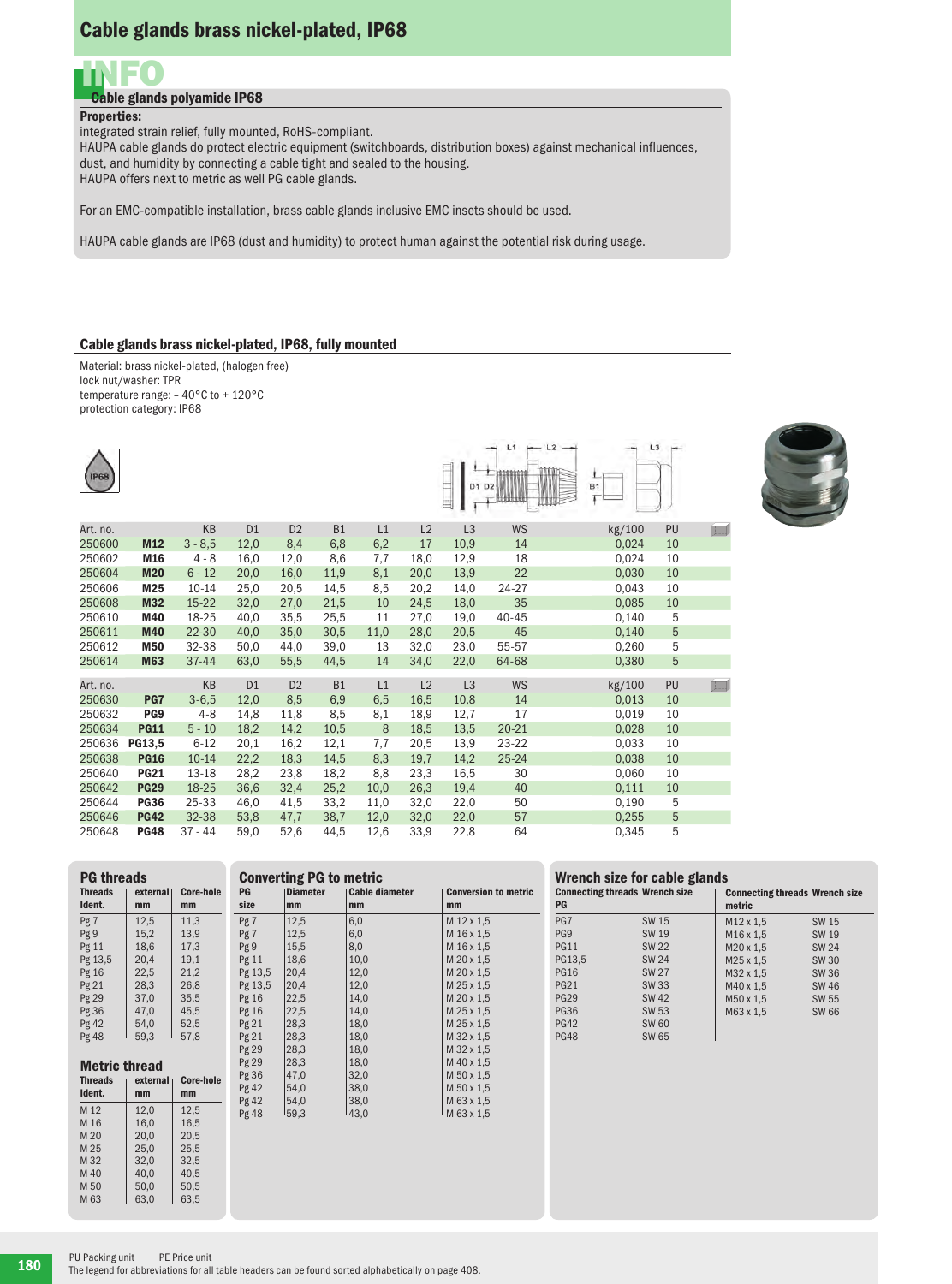# Cable glands brass nickel-plated, IP68

## EMC-Cable glands brass nickel-plated, IP68, fully mounted

To ensure correct EMP installation, the brass cable screws with EMP inserts should be used.

Material: brass nickel-plated, (halogen free) lock nut/washer: TPR temperature range: – 40°C to + 120°C protection category: IP68





|          |                 |            |                |                |           |      |                |      |           | ацадан |    |              |
|----------|-----------------|------------|----------------|----------------|-----------|------|----------------|------|-----------|--------|----|--------------|
| Art. no. |                 | KB         | D <sub>1</sub> | D <sub>2</sub> | <b>B1</b> | L1   | L <sub>2</sub> | L3   | <b>WS</b> | kg/100 | PU | $\Box$       |
| 250650   | M12             | $3 - 8,5$  | 12,0           | 8,4            | 6,8       | 6,2  | 17,0           | 10,9 | 14        | 0,013  | 10 |              |
| 250652   | M16             | $4 - 8$    | 16,0           | 12,0           | 8,6       | 7,7  | 18,0           | 12,9 | 18        | 0,024  | 10 |              |
| 250654   | <b>M20</b>      | $6 - 12$   | 20,0           | 16,0           | 11,9      | 8,1  | 20,0           | 13,9 | 22        | 0,030  | 10 |              |
| 250656   | M25             | $10 - 14$  | 25,0           | 20,5           | 14,5      | 8,5  | 20,2           | 14,0 | 24-27     | 0,043  | 10 |              |
| 250658   | M32             | $15 - 22$  | 32,0           | 27,0           | 21,5      | 10,0 | 24,5           | 18,0 | 35        | 0,085  | 10 |              |
| 250660   | M40             | 18-25      | 40,0           | 35,5           | 25,5      | 11,0 | 27,0           | 19,0 | 40-45     | 0,140  | 5  |              |
| 250661   | <b>M40</b>      | 22-30      | 40,0           | 35,0           | 30,5      | 11,0 | 28,0           | 20,5 | 45        | 0,140  | 5  |              |
| 250662   | <b>M50</b>      | 32-38      | 50,0           | 44,0           | 39,0      | 13,0 | 32,0           | 23,0 | 55-57     | 0,260  | 5  |              |
| 250664   | <b>M63</b>      | 37-44      | 63,0           | 55,5           | 44,5      | 14,0 | 34,0           | 22,0 | 64-68     | 0,380  | 5  |              |
| Art. no. |                 | KB         | D <sub>1</sub> | D <sub>2</sub> | <b>B1</b> | L1   | L2             | L3   | <b>WS</b> | kg/100 | PU | $\mathbf{L}$ |
| 250666   | PG7             | $3 - 6, 5$ | 12,0           | 8,5            | 6,9       | 6,5  | 16,5           | 10,8 | 14        | 0,013  | 10 |              |
| 250668   | PG <sub>9</sub> | $4 - 8$    | 14,8           | 11,8           | 8,5       | 8,1  | 18,9           | 12,7 | 17        | 0,019  | 10 |              |
| 250670   | <b>PG11</b>     | $5 - 10$   | 18,2           | 14,2           | 10,5      | 8,0  | 18,5           | 13,5 | $20 - 21$ | 0,028  | 10 |              |
| 250672   | PG13,5          | $6 - 12$   | 20,1           | 16,2           | 12,1      | 7,7  | 20,5           | 13,9 | $23 - 22$ | 0,033  | 10 |              |
| 250674   | <b>PG16</b>     | $10 - 14$  | 22,2           | 18,3           | 14,5      | 8,3  | 19,7           | 14,2 | $25 - 24$ | 0,038  | 10 |              |
| 250676   | <b>PG21</b>     | 13-18      | 28,2           | 23,8           | 18,2      | 8,8  | 23,3           | 16,5 | 30        | 0,024  | 10 |              |
| 250678   | <b>PG29</b>     | 18-25      | 36,6           | 32,4           | 25,2      | 10,0 | 26,3           | 19,4 | 40        | 0,111  | 10 |              |
| 250680   | <b>PG36</b>     | 25-33      | 46,0           | 41,5           | 33,2      | 11,0 | 32,0           | 22,0 | 50        | 0,190  | 5  |              |
| 250682   | <b>PG42</b>     | 32-38      | 53,8           | 47,7           | 38,7      | 12,0 | 32,0           | 22,0 | 57        | 0,255  | 5  |              |
| 250684   | <b>PG48</b>     | 37-44      | 59,0           | 52,6           | 44,5      | 12,6 | 33,9           | 22,8 | 64        | 0,345  | 5  |              |